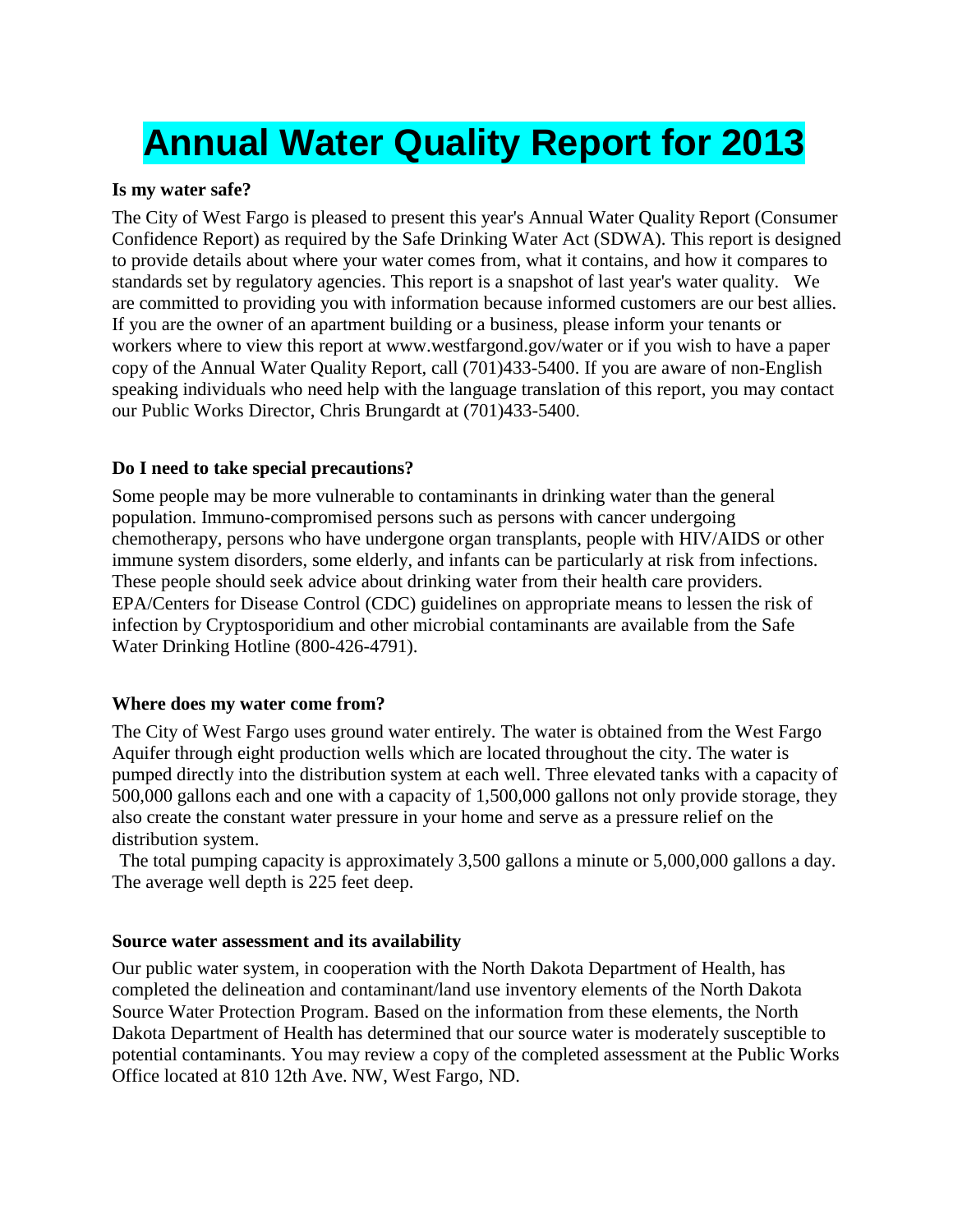#### **Why are there contaminants in my drinking water?**

Drinking water, including bottled water, may reasonably be expected to contain at least small amounts of some contaminants. The presence of contaminants does not necessarily indicate that water poses a health risk. More information about contaminants and potential health effects can be obtained by calling the Environmental Protection Agency's (EPA) Safe Drinking Water Hotline (800-426-4791).

The sources of drinking water (both tap water and bottled water) include rivers, lakes, streams, ponds, reservoirs, springs, and wells. As water travels over the surface of the land or through the ground, it dissolves naturally occurring minerals and, in some cases, radioactive material, and can pick up substances resulting from the presence of animals or from human activity: microbial contaminants, such as viruses and bacteria, that may come from sewage treatment plants, septic systems, agricultural livestock operations, and wildlife; inorganic contaminants, such as salts and metals, which can be naturally occurring or result from urban stormwater runoff, industrial, or domestic wastewater discharges, oil and gas production, mining, or farming; pesticides and herbicides, which may come from a variety of sources such as agriculture, urban stormwater runoff, and residential uses; Organic Chemical Contaminants, including synthetic and volatile organic chemicals, which are by-products of industrial processes and petroleum production, and can also come from gas stations, urban stormwater runoff, and septic systems; and radioactive contaminants, which can be naturally occurring or be the result of oil and gas production and mining activities. In order to ensure that tap water is safe to drink, EPA prescribes regulations that limit the amount of certain contaminants in water provided by public water systems. Food and Drug Administration (FDA) regulations establish limits for contaminants in bottled water which must provide the same protection for public health.

#### **How can I get involved?**

The West Fargo City Commission meets on the first, third and fifth Monday of each month and is open to the public for their input or concerns.

#### **Description of Water Treatment Process**

Water treatment is accomplished at each well site by adding chlorine (for a disinfectant), fluoride (for strong teeth and bones) and phosphates (for corrosion and red water control).

#### **Water Main Flushing**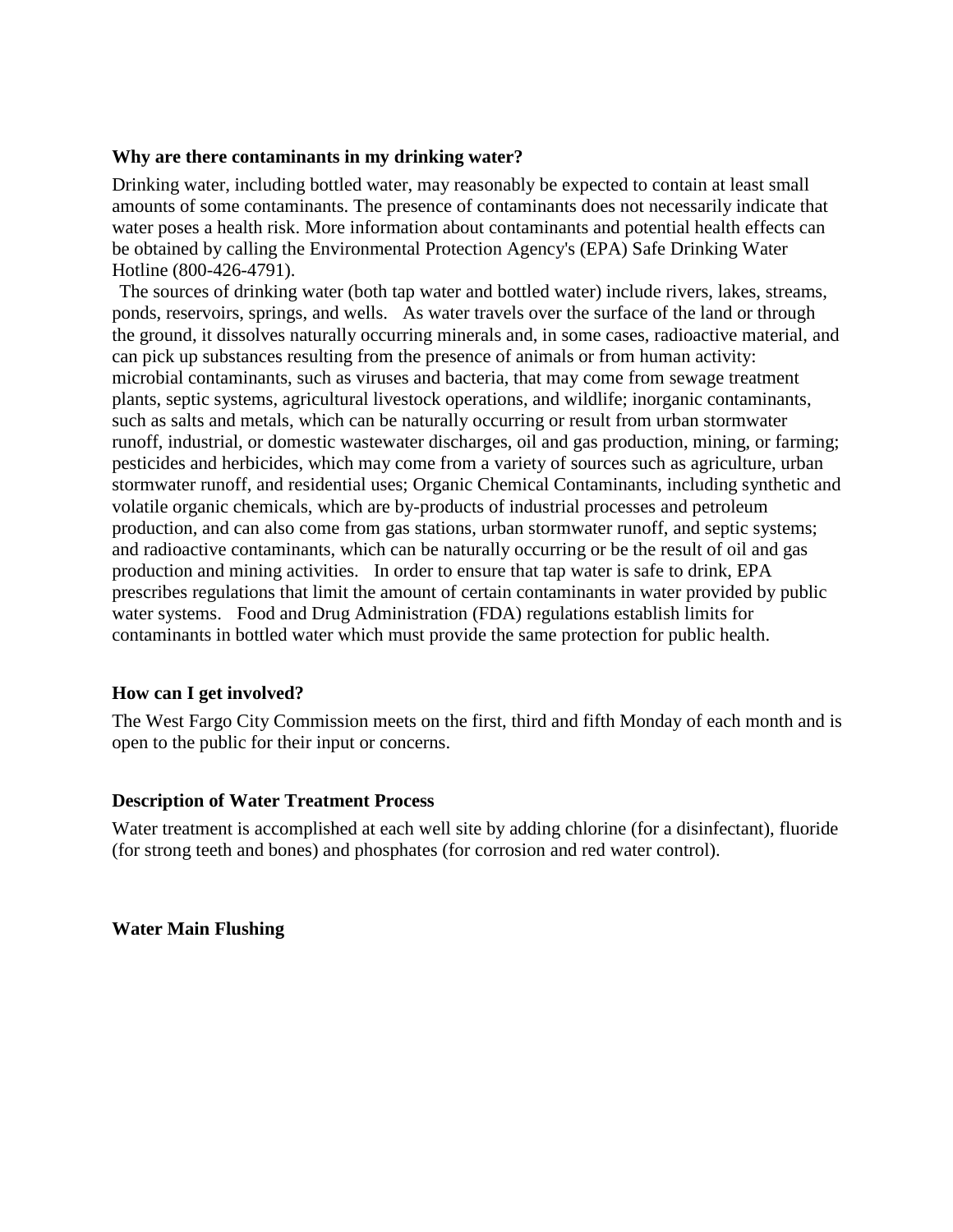Distribution mains (water pipes) convey water to homes, businesses and hydrants in your neighborhood. The water entering distribution mains is of very high quality; however water quality can deteriorate in areas of the distribution mains over time. Water main flushing is the process of cleaning the interior of the mains by sending a rapid flow of water through the mains.

 Flushing maintains water quality in several ways. For example, flushing removes sediments like iron and manganese. Although iron and manganese do not pose health concerns, they can affect the taste, clarity and color of the water. Additionally, sediments can shield microorganisms from the disinfecting power of chlorine, contributing to the growth of microorganisms within the water mains. Flushing helps remove stale water and ensures the presence of fresh water with sufficient dissolved oxygen and disinfectant levels and an acceptable taste and smell.

 During flushing operations in your area, some short-term deterioration of the water quality, though uncommon, is possible. You should avoid tap water for household use at that time. Please refrain from washing clothes when we are in your area. If you do use the tap, allow your cold water to run for a few minutes at full velocity before use and avoid using hot water, to prevent sediment accumulation in your hot water heater.

 The City of West Fargo flushes hydrants twice a year, in the spring and in the fall. We notify the media (TV, Radio and newspaper) of our flushing dates and times. The information will be on our web site at http://www.westfargond.gov.

#### **Additional Information for Lead**

If present, elevated levels of lead can cause serious health problems, especially for pregnant women and young children. Lead in drinking water is primarily from materials and components associated with service lines and home plumbing. City of West Fargo is responsible for providing high quality drinking water, but cannot control the variety of materials used in plumbing components. When your water has been sitting for several hours, you can minimize the potential for lead exposure by flushing your tap for 30 seconds to 2 minutes before using water for drinking or cooking. If you are concerned about lead in your water, you may wish to have your water tested. Information on lead in drinking water, testing methods, and steps you can take to minimize exposure is available from the Safe Drinking Water Hotline or at http://www.epa.gov/safewater/lead.

## **Water Quality Data Table**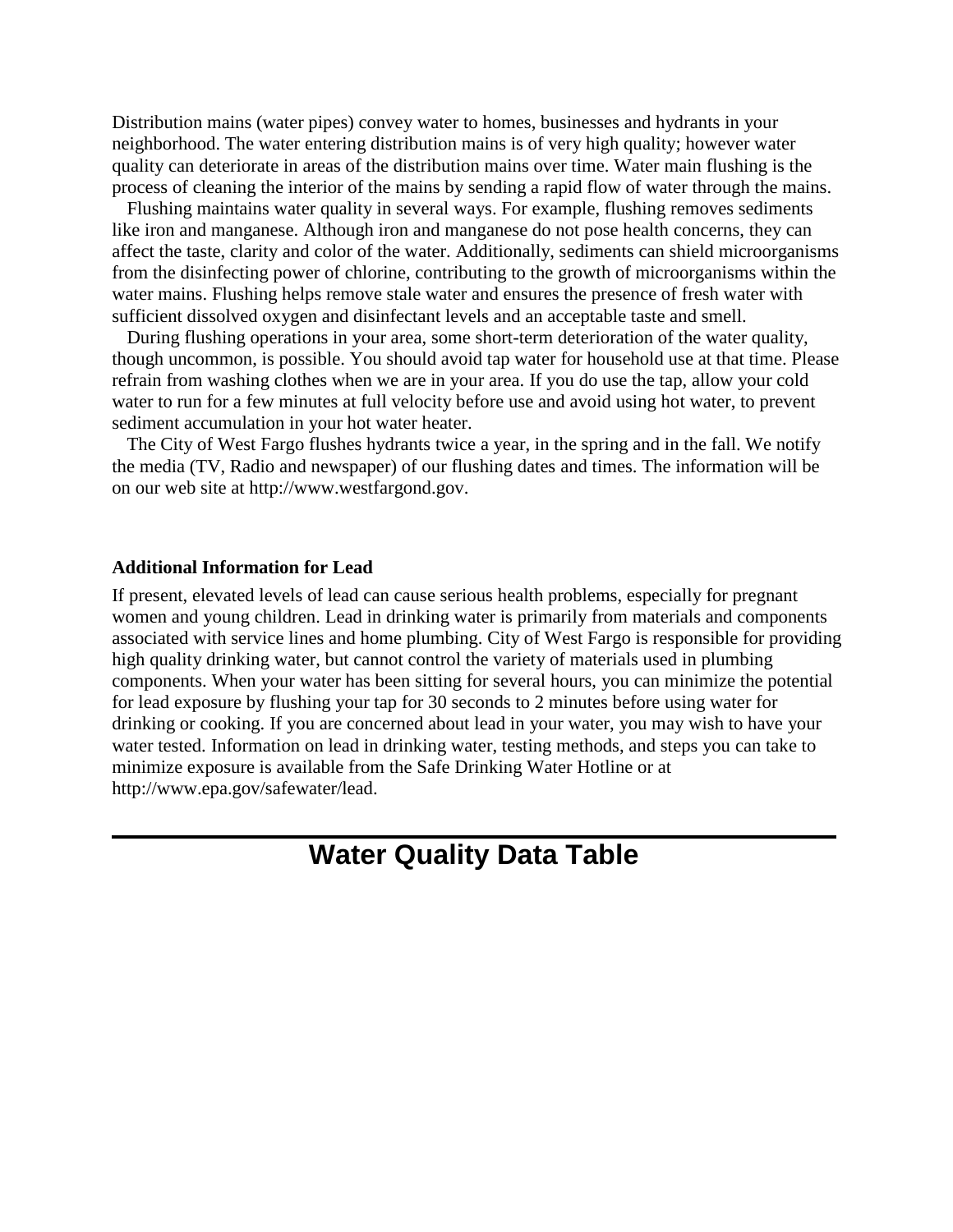In order to ensure that tap water is safe to drink, EPA prescribes regulations which limit the amount of contaminants in water provided by public water systems. The table below lists all of the drinking water contaminants that we detected during the calendar year of this report. Although many more contaminants were tested, only those substances listed below were found in your water. All sources of drinking water contain some naturally occurring contaminants. At low levels, these substances are generally not harmful in our drinking water. Removing all contaminants would be extremely expensive, and in most cases, would not provide increased protection of public health. A few naturally occurring minerals may actually improve the taste of drinking water and have nutritional value at low levels. Unless otherwise noted, the data presented in this table is from testing done in the calendar year of the report. The EPA or the State requires us to monitor for certain contaminants less than once per year because the concentrations of these contaminants do not vary significantly from year to year, or the system is not considered vulnerable to this type of contamination. As such, some of our data, though representative, may be more than one year old. In this table you will find terms and abbreviations that might not be familiar to you. To help you better understand these terms, we have provided the definitions below the table.

|                                                     | <b>MCLG</b>       | MCL,           |       |               |       |                     |  |                  |                                                                                                                 |                                                                                                                                       |
|-----------------------------------------------------|-------------------|----------------|-------|---------------|-------|---------------------|--|------------------|-----------------------------------------------------------------------------------------------------------------|---------------------------------------------------------------------------------------------------------------------------------------|
|                                                     | or                | TT, or         | Your  |               | Range | <b>Sample</b>       |  |                  |                                                                                                                 |                                                                                                                                       |
| <b>Contaminants</b>                                 | <b>MRDLG MRDL</b> |                | Water | $Low$ High    |       | <b>Date</b>         |  | <b>Violation</b> |                                                                                                                 | <b>Typical Source</b>                                                                                                                 |
| <b>Disinfectants &amp; Disinfectant By-Products</b> |                   |                |       |               |       |                     |  |                  |                                                                                                                 |                                                                                                                                       |
|                                                     |                   |                |       |               |       |                     |  |                  |                                                                                                                 | (There is convincing evidence that addition of a disinfectant is necessary for control of microbial contaminants)                     |
| Haloacetic Acids<br>(HAA5) (ppb)                    | <b>NA</b>         | 60             | 9     | <b>NA</b>     |       | 2013                |  | No               |                                                                                                                 | By-product of drinking water<br>chlorination                                                                                          |
| <b>TTHMs</b> [Total<br>Trihalomethanes]<br>(ppb)    | <b>NA</b>         | 80             | 13    | <b>NA</b>     |       | 2013                |  | N <sub>o</sub>   |                                                                                                                 | By-product of drinking water<br>disinfection                                                                                          |
| Chlorine (as Cl2)<br>(ppm)                          | $\overline{4}$    | $\overline{4}$ | 3.3   | 2.9           | 3.65  | 2013                |  | N <sub>o</sub>   |                                                                                                                 | Water additive used to control<br>microbes                                                                                            |
| <b>Inorganic Contaminants</b>                       |                   |                |       |               |       |                     |  |                  |                                                                                                                 |                                                                                                                                       |
| Arsenic (ppb)                                       | $\boldsymbol{0}$  | 10             | 2.58  | 1.39          | 2.58  | 2013                |  | N <sub>o</sub>   | Erosion of natural deposits;<br>Runoff from orchards; Runoff<br>from glass and electronics<br>production wastes |                                                                                                                                       |
| Barium (ppm)                                        | $\overline{2}$    | $\overline{2}$ | 0.19  | 0.044<br>1    | 0.19  | 2011                |  | N <sub>o</sub>   |                                                                                                                 | Discharge of drilling wastes;<br>Discharge from metal<br>refineries; Erosion of natural<br>deposits                                   |
| Fluoride (ppm)                                      | 4                 | 4              | 0.67  | <b>NA</b>     |       | 2011                |  | N <sub>o</sub>   |                                                                                                                 | Erosion of natural deposits;<br>Water additive which<br>promotes strong teeth;<br>Discharge from fertilizer and<br>aluminum factories |
| Selenium (ppb)                                      | 50                | 50             | 4.6   | 2.17          | 4.6   | 2011                |  | N <sub>o</sub>   |                                                                                                                 | Discharge from petroleum and<br>metal refineries; Erosion of<br>natural deposits; Discharge<br>from mines                             |
|                                                     |                   |                | Your  | <b>Sample</b> |       | # Samples           |  | <b>Exceeds</b>   |                                                                                                                 |                                                                                                                                       |
| <b>Contaminants</b>                                 | <b>MCLG</b>       | AL             | Water | <b>Date</b>   |       | <b>Exceeding AL</b> |  | AL               |                                                                                                                 | <b>Typical Source</b>                                                                                                                 |
| <b>Inorganic Contaminants</b>                       |                   |                |       |               |       |                     |  |                  |                                                                                                                 |                                                                                                                                       |
| Copper - action level<br>at consumer taps<br>(ppm)  | 1.3               | 1.3            | 0.484 | 2013          |       | $\boldsymbol{0}$    |  | N <sub>o</sub>   |                                                                                                                 | Corrosion of household<br>plumbing systems; Erosion<br>of natural deposits                                                            |